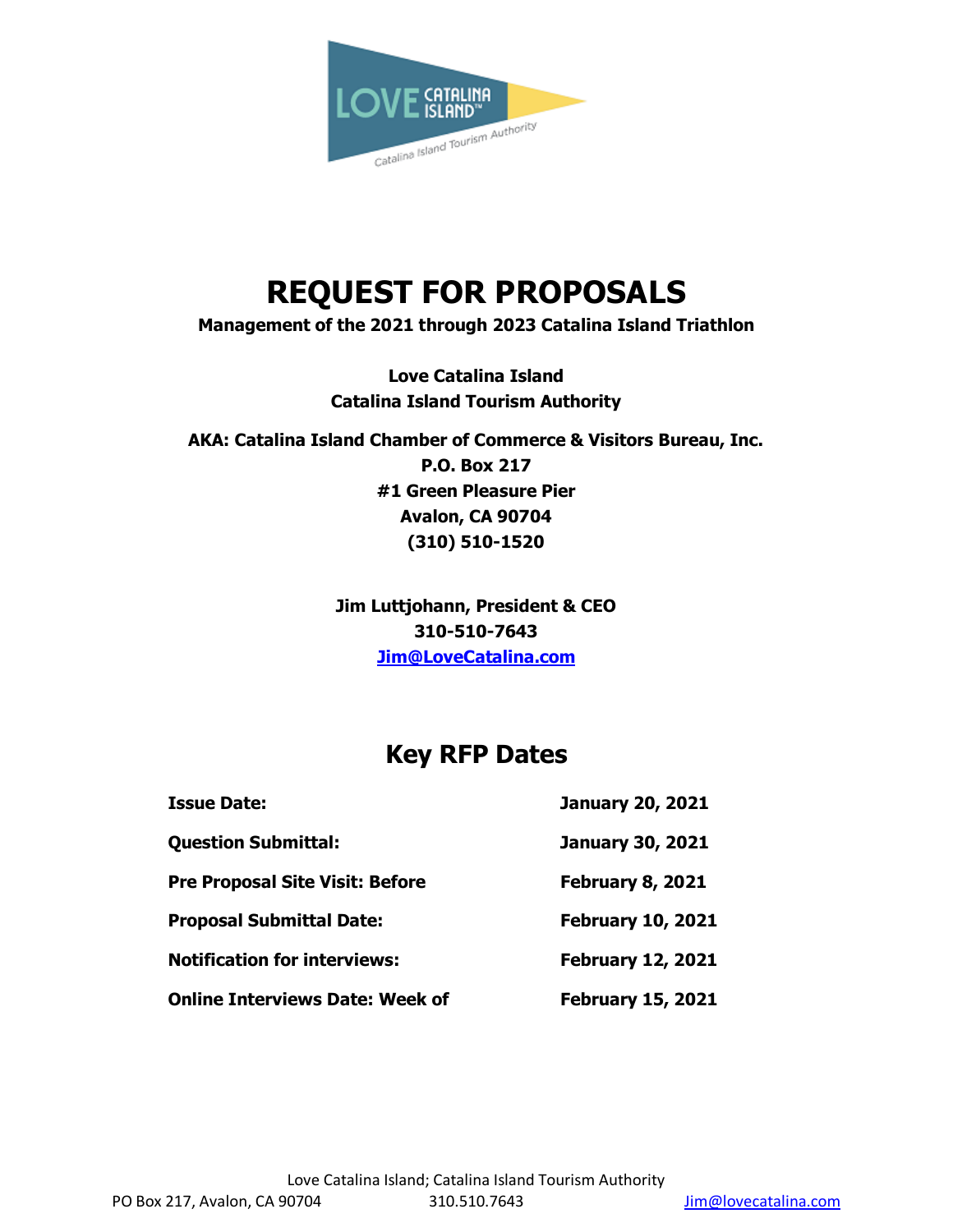January 20, 2021

# **SUBJECT: NOTICE OF REQUEST FOR PROPOSALS**

Love Catalina Island's Catalina Island Triathlon

# Gentlemen/Ladies:

Love Catalina Island, the non-profit organization that is the tourism authority for Catalina Island and promotes the island as a year-round resort destination, invites proposals from qualified event producers to manage the Love Catalina-owned Catalina Island Triathlon, traditionally held annually on the first Saturday in November. The successful candidate firm will integrate all the elements of a successful triathlon. This request solicits proposals to manage the 2021, 2022 and 2023 Catalina Island Triathlons.

# **Background:**

The mission of Love Catalina Island is to attract visitors and advocate for commerce on Catalina Island. Love Catalina Island accomplishes its mission in a number of ways, including producing events that attract visitors to Catalina Island.

# **Policy:**

Love Catalina Island solicits proposals for events at least every three years. The Board of Directors may extend an agreement for an additional two years prior to seeking new proposals.

## **Philosophy:**

Quite often attending special events, including athletic competitions, are reasons an individual or a family will visit Catalina Island for the first time. It is therefore essential that the overall experience of that visit, including the participation in the special event or athletic competition be 'world class.' The event experience should produce a desire in the participant to return to Catalina Island for repeat visits.

## **Submissions:**

Proposals must be submitted prior to close of business at **5:00 p.m. on Wednesday, February 10, 2021.**  Proposals delivered shall be submitted as follows:

**Jim Luttjohann, President & CEO Love Catalina Island Catalina Island Tourism Authority**

**#1 Green Pleasure Pier P.O. Box 217 Avalon, CA 90704 310-510-7643** 

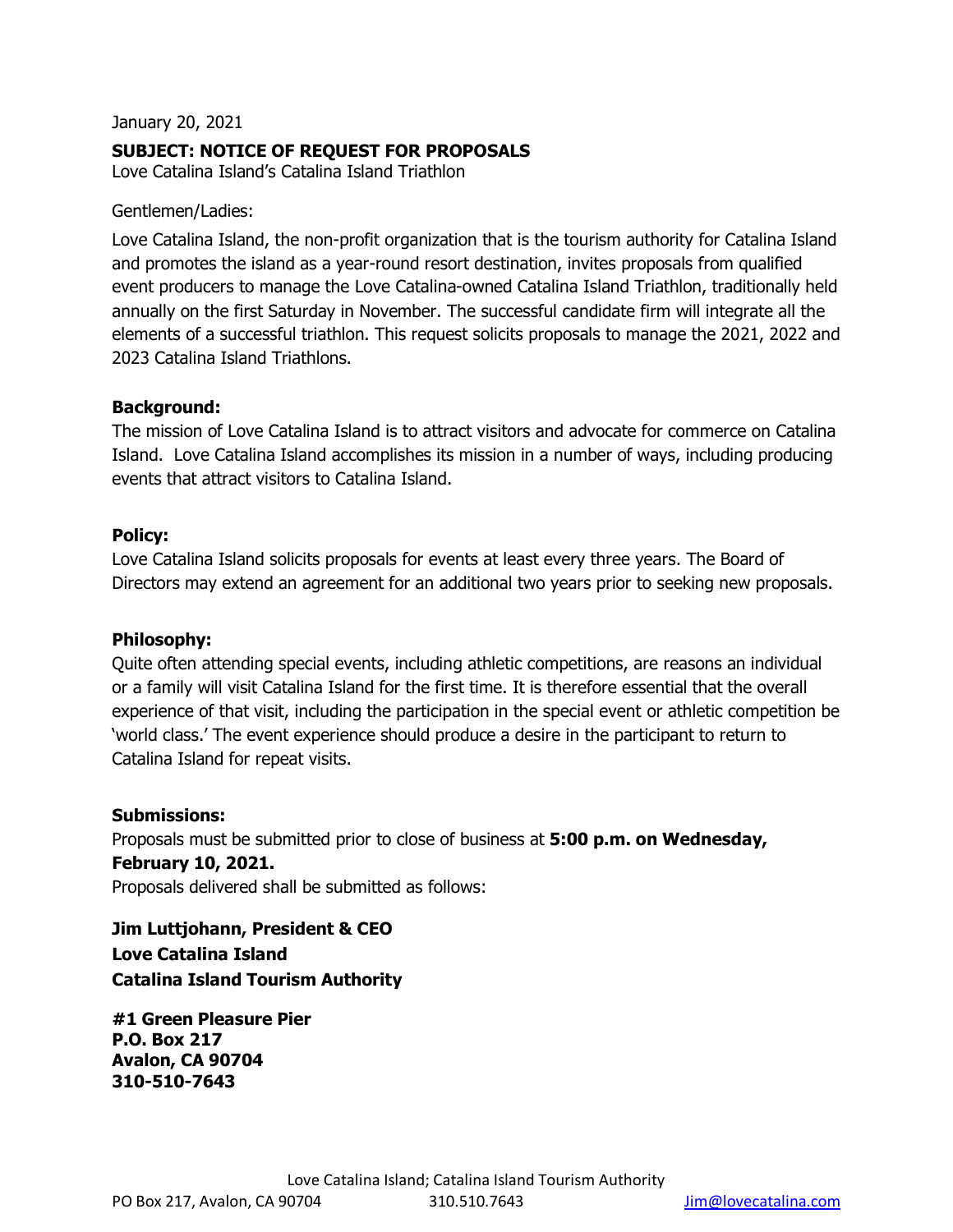# **Site Visit:**

Project principals are encouraged to visit Catalina Island to review the race route, staging areas, etc. This should be scheduled on or before Monday February 8, 2021. Love Catalina Island staff will make themselves available by appointment.

# **Proposal – MAXIMUM 10 PAGES:**

Within their proposal, Offerors are asked to include (see detail in Section II):

- 1. Cover Letter, 1 page—see detail
- 2. Technical Proposal, 3-5 pages
	- a. Qualifications
	- b. Proposed staffing
	- c. Work Plan
	- d. Evaluation: Indicators for success and predicted outcomes in years 1, 2 and 3.
- 3. Proposed Financial Model, 1-2 pages i.e. fixed fee, percent of gross, other.
- 4. Supporting charts, photos, if any, 0-2 pages

**Interviews:** Love Catalina Island has established the week of February 15, 2021 as the week to conduct online interviews. All prospective Offerors are asked to keep this week available. Love Catalina will notify those Offerors selected for an interview no later than Friday, February 12, 2021.

Additional details are following.

Sincerely,

LOVE CATALINA ISLAND

CATALINA ISLAND TOURISM AUTHORITY/ CATALINA ISLAND CHAMBER OF COMMERCE & VISITORS BUREAU

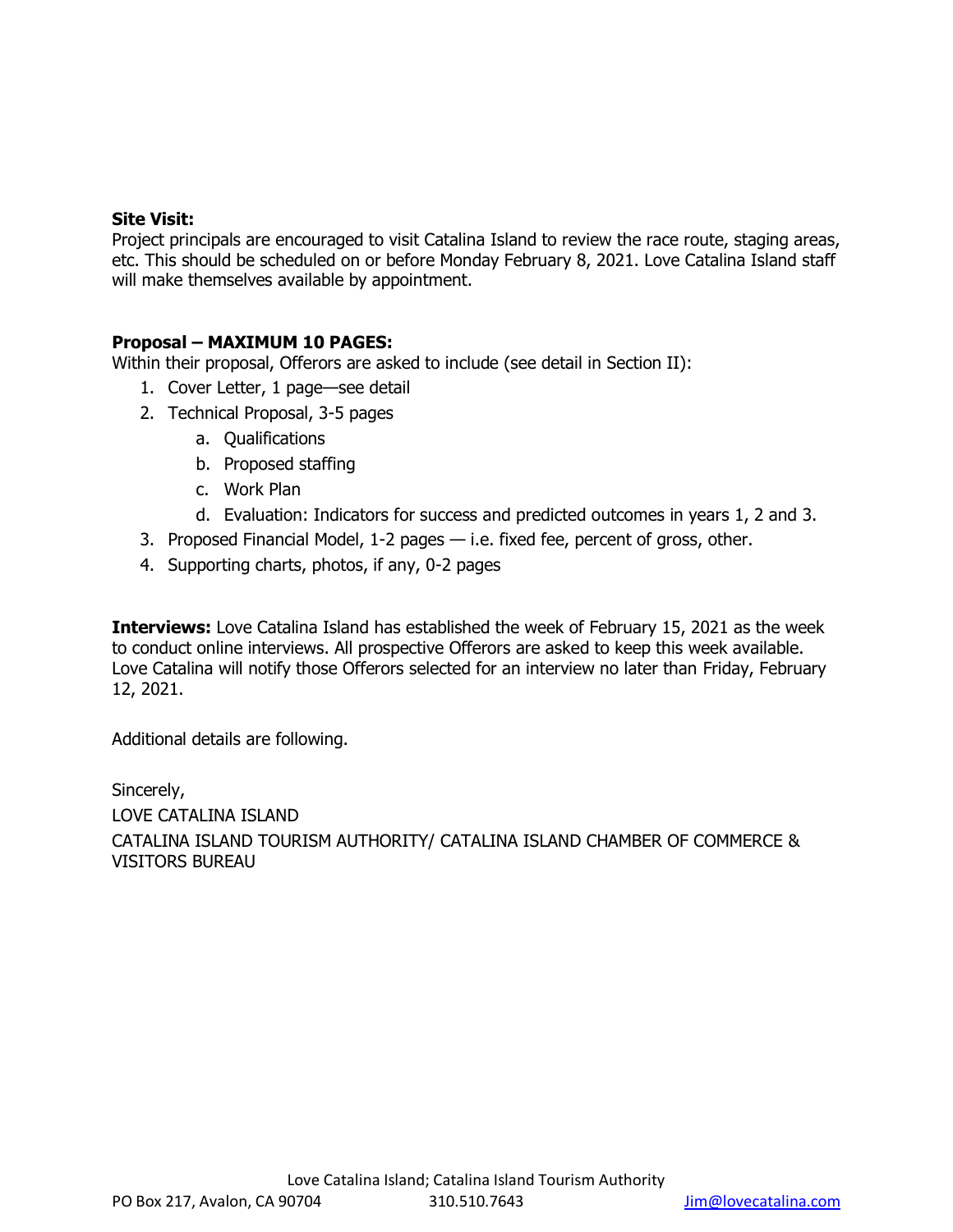#### **SECTION I - INSTRUCTION TO OFFERORS**

#### A. EXAMINATION OF PROPOSAL DOCUMENTS

By submitting a proposal, Offeror represents that it is familiar with the work required under this RFP to manage a triathlon and that it is capable of performing quality work to achieve a successful event.

#### B. ADDENDA

Any changes by Love Catalina Island to the requirements of this procurement will be made by written addendum to this RFP. Any written addenda issued pertaining to this RFP shall be incorporated into the terms and conditions of any resulting Agreement. Love Catalina will not be bound to any modifications to or deviations from the requirements set forth in this RFP as a result of oral instructions. Offerors shall acknowledge receipt of addenda in their proposals.

#### C. LOVE CATALINA ISLAND CONTACT

All questions and/or contacts with Love Catalina Island staff regarding this RFP are to be directed to: Jim Luttjohann, CEO & president, Love Catalina Island, Jim@LoveCatalina.com, #1 Green Pleasure Pier, P.O. Box 217, Avalon, CA 90704, 310-510-7643. All questions must be received by Love Catalina Island by end of business day at 5:00 p.m., Saturday, January 30, 2021. We are unable to respond to inquiries received after 5:00 p.m., Saturday, January 30, 2021.

#### D. SUBMISSION OF PROPOSALS

1. Date and Time: Proposal submissions must be received by 5:00 p.m. on Wednesday, February 10, 2021. Proposals received after the above specified date will be accepted at the discretion of Love Catalina Island.

2. Address: Proposals shall be submitted to the following address: Jim Luttjohann, President & CEO, Love Catalina Island, Jim@LoveCatalina.com, #1 Green Pleasure Pier, P.O. Box 217, Avalon, CA 90704, 310-510-7643.

3. Identification of Proposals: If hard copies are submitted, Offeror shall submit three copies of its proposal in a sealed package. The package shall be addressed as shown above, bearing the Offeror's name and address, and clearly marked as:

#### **"Proposal for Catalina Island Triathlon"**

4. Acceptance of Proposals

a. Love Catalina Island reserves the right to accept or reject any and all proposals, or any item or part thereof, or to waive any informalities or irregularities in proposals.

b. Love Catalina Island reserves the right to withdraw or cancel this RFP at any time without prior notice, and Love Catalina makes no representations that any contract will be awarded to any Offeror responding to this RFP.

c. Love Catalina reserves the right to postpone proposal openings for its own convenience.

d. All proposals submitted become the property of the Love Catalina Island aka Catalina Island Chamber of Commerce & Visitors Bureau, Inc.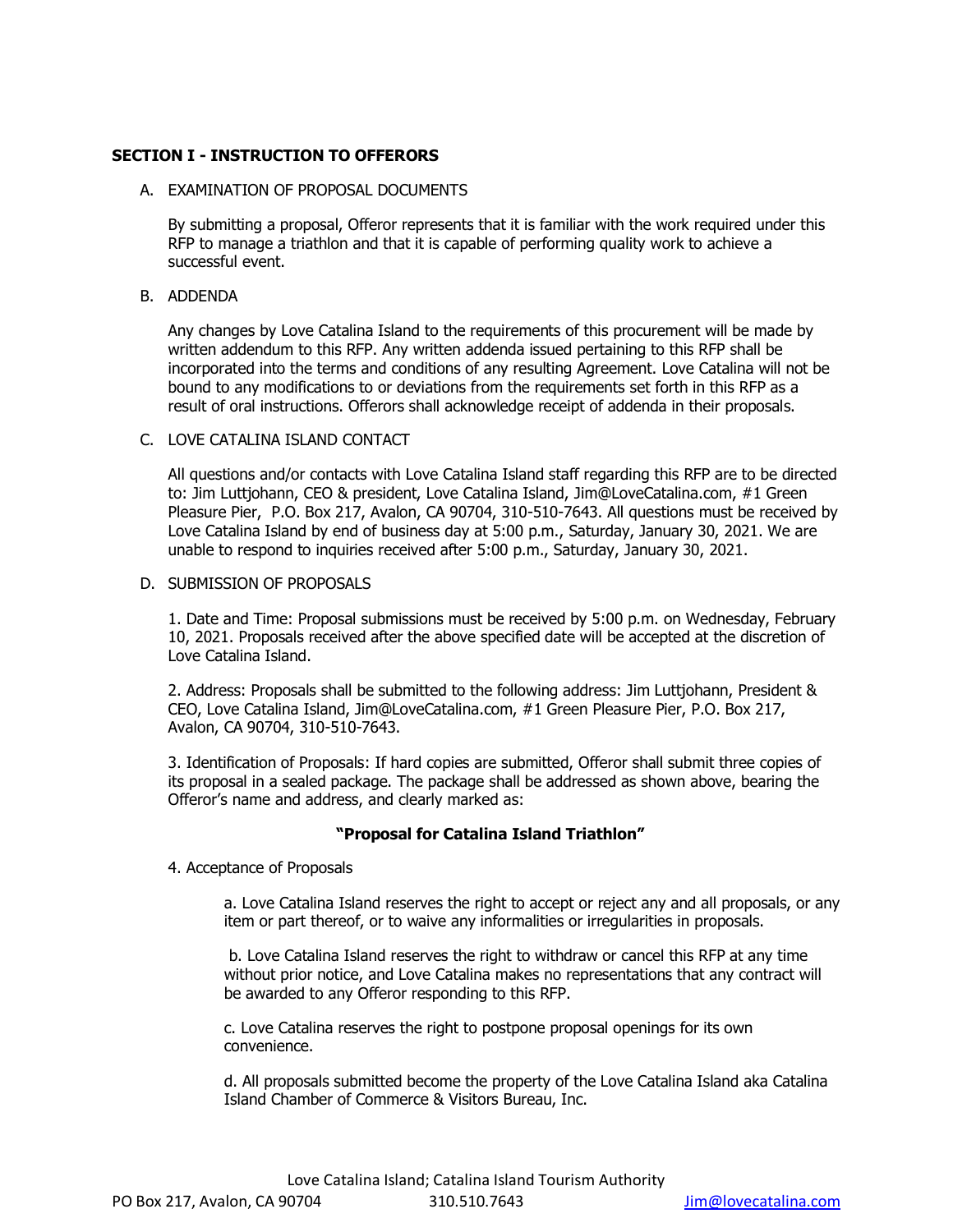- e. Submitted proposals are not to be copyrighted.
- E. PRE-CONTRACTUAL EXPENSES

Love Catalina Island shall not, in any event, be liable for any pre-contractual expenses incurred by Offeror in the preparation of its proposal. Offeror shall not include any such expenses as part of its proposal.

Pre-contractual expenses are defined as expenses incurred by Offeror in:

- 1. Preparing its proposal in response to this RFP;
- 2. Visiting Catalina Island in preparation to submit an RFP;
- 3. Submitting that proposal to Love Catalina Island;
- 4. Negotiating with Love Catalina Island any matter related to this proposal; or
- 5. Any other expenses incurred by Offeror prior to date of award, if any, of the Agreement.
- F. JOINT OFFERS

Where two or more Offerors desire to submit a single proposal in response to this RFP, they should do so on a prime-subcontractor basis rather than as a joint venture. Love Catalina Island intends to contract with a single firm and not with multiple firms doing business as a joint venture.

G. INSURANCE

The successful Offeror shall at its cost and expense, at all times during the term of its agreement with Love Catalina Island, procure and maintain broad form liability insurance. Such insurance policy or policies shall be procured and maintained with minimum combined single limits of coverage for bodily injury or death and property damage of not less than \$1 million. Catalina Island Chamber of Commerce & Visitors Bureau shall be named an additional insured.

H. CONTRACT TYPE

It is anticipated that the Agreement resulting from this solicitation, if awarded, will be a fixed duration with possible renewal options.

#### **SECTION II - PROPOSAL FORMAT AND CONTENT**

A. COVER LETTER

The Cover Letter shall be addressed to Jim Luttjohann, President & CEO and must contain the following:

1. Identification of Offeror that will have contractual responsibility with Love Catalina. Identification shall include legal name of company, corporate address, email address, telephone and FAX numbers. Include name, title, address, email address and telephone number of the contact person identified during period of proposal evaluation.

2. Identification of Offeror's Project Manager that will have primary responsibility for performance under the contract. Include name, title, address, email address and telephone number.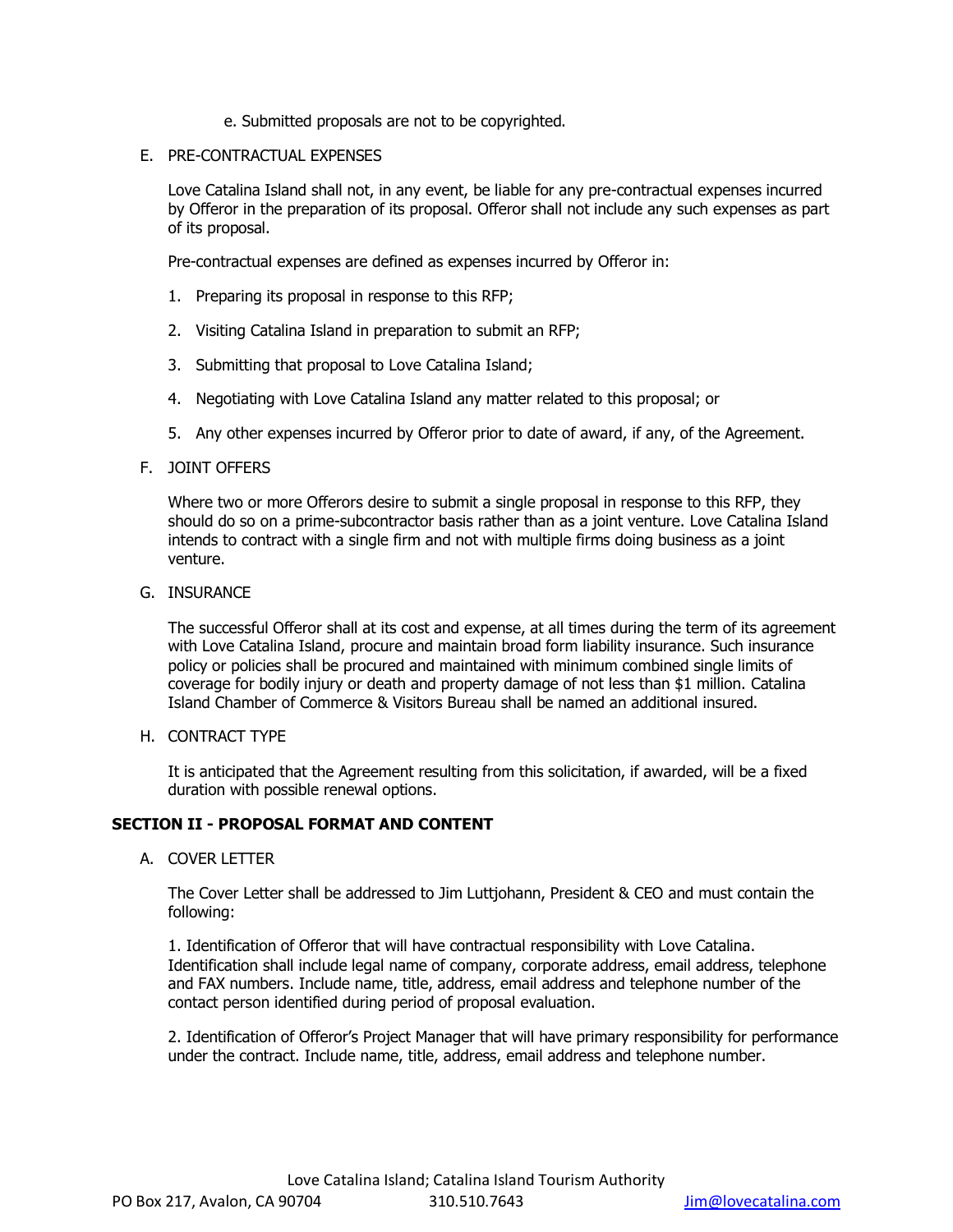3. Identification of all proposed subcontractors, if any, including legal name of company, contact person name, address, email address, telephone and FAX numbers; relationship between Offeror and subcontractors, if applicable.

4. Acknowledgement of receipt of all RFP addenda, if any.

5. A statement to the effect that the proposal shall remain valid for a period of not less than 120 days from the date of submittal.

6. Signature of a person authorized to bind Offeror to the terms of the proposal and verify that all submitted information is true and correct.

#### B. TECHNICAL PROPOSAL

1. Qualifications, Related Experience and References of Offeror

This section of the proposal should establish the ability of Offeror to satisfactorily perform the required work by reasons of experience in performing work of the same or similar nature; demonstrated experience working with local agencies directly involved in this project; strength and stability of the Offeror; staffing capability; work load; record of meeting schedules on similar projects; and supportive client references. Equal weighting will be given firms for past experience performing work of a similar nature whether with Love Catalina Island or elsewhere.

#### Offeror to:

a. Provide a brief profile of the firm, including the types of events managed; the year founded; form of the organization (corporation, partnership, sole proprietorship); number, size and location of offices; number of employees.

b. Provide a general description of the firm's financial condition, identify any conditions (e.g., bankruptcy, pending litigation, planned office closures, impending merger) that may impede Offeror's ability to complete the project. Love Catalina Island does not have a policy for debarring or disqualifying firms.

c. Describe the firm's experience in performing work of a similar nature to that solicited in this RFP, and highlight the participation in such work by the key personnel proposed for assignment to this project.

d. Describe experience in working with the various agencies that may have jurisdiction over the event specified in this RFP. Please include specialized experience and professional competence in areas directly related to this RFP.

e. Provide a list of past joint work by the Offeror and each subcontractor, if applicable. The list should clearly identify the project and provide a summary of the roles and responsibilities of each party.

f. Three (3) references should be provided. These references shall be a combination of completed and current event projects. At least one of the references must have experience with the proposed Project Manager. Furnish the name, title, address and telephone number of the person(s) at the client organization who is most knowledgeable about the work performed. Offeror may also supply references from other work not cited in this section as related experience.

2. Proposed Staffing and Project Organization